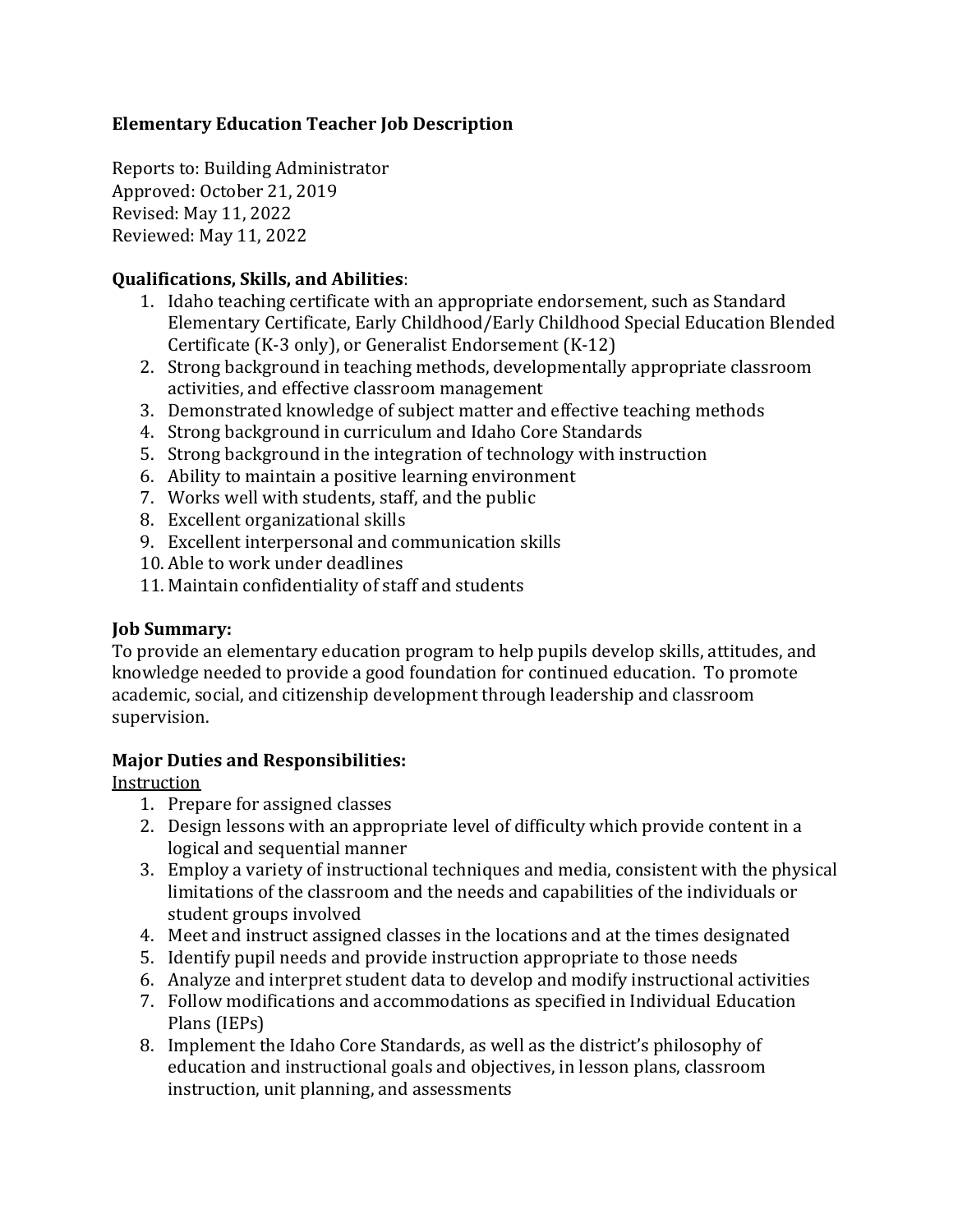- 9. Devise written and oral assignments and tests that require analytical and critical thinking as well as the reproduction of facts, and use them to evaluate student progress on a regular basis
- 10. Prepare students academically for all district, state, and federal testing
- 11. Display command of the subject matter
- 12. Budget class time effectively

Other Duties to Students

- 1. Encourage students to strive to meet their highest potential
- 2. Establish and communicate classroom rules, and encourage students to set and maintain standards of classroom behavior
- 3. Make provisions for being available to students and parents for education-related purposes outside the instructional day when required or requested to do so under reasonable terms
- 4. Work to establish and maintain open lines of communication with students and their parents concerning both the academic and behavioral progress of all assigned students
- 5. Take all necessary and reasonable precautions to protect students, equipment, materials, and facilities

Elementary Education

- 1. Promote active learning using structured and unstructured activities that foster the social, physical, cognitive, and emotional development of young pupils
- 2. Observe children in a variety of settings and evaluate the cognitive, social, emotional, and physical skills of pupils
- 3. Maintain records of student progress toward the stated objectives of instruction
- 4. Assist in facilitating smooth transitions from preschool, kindergarten, and early primary grades programs

Professional Contacts and Activities

- 1. Attend and participate in faculty meetings
- 2. Attend IEP meetings and collaborate with special education teachers as needed
- 3. Keep immediate supervisor informed of activities and any issues that may arise
- 4. Cooperate with other members of the staff in planning instructional goals, curriculum, objectives, and methods
- 5. Provide needed and requested information on a timely and effective basis

# **Other**

- 1. Assist in upholding and enforcing school rules
- 2. Maintain accurate and complete records as required by federal and state law, administrative rules, and Board policy
- 3. Input data in a timely fashion
- 4. Assume responsibility for his or her continuing professional growth and development by attendance at professional meetings, membership in professional organizations, enrollment in advanced courses, and by reading professional journals and other publications